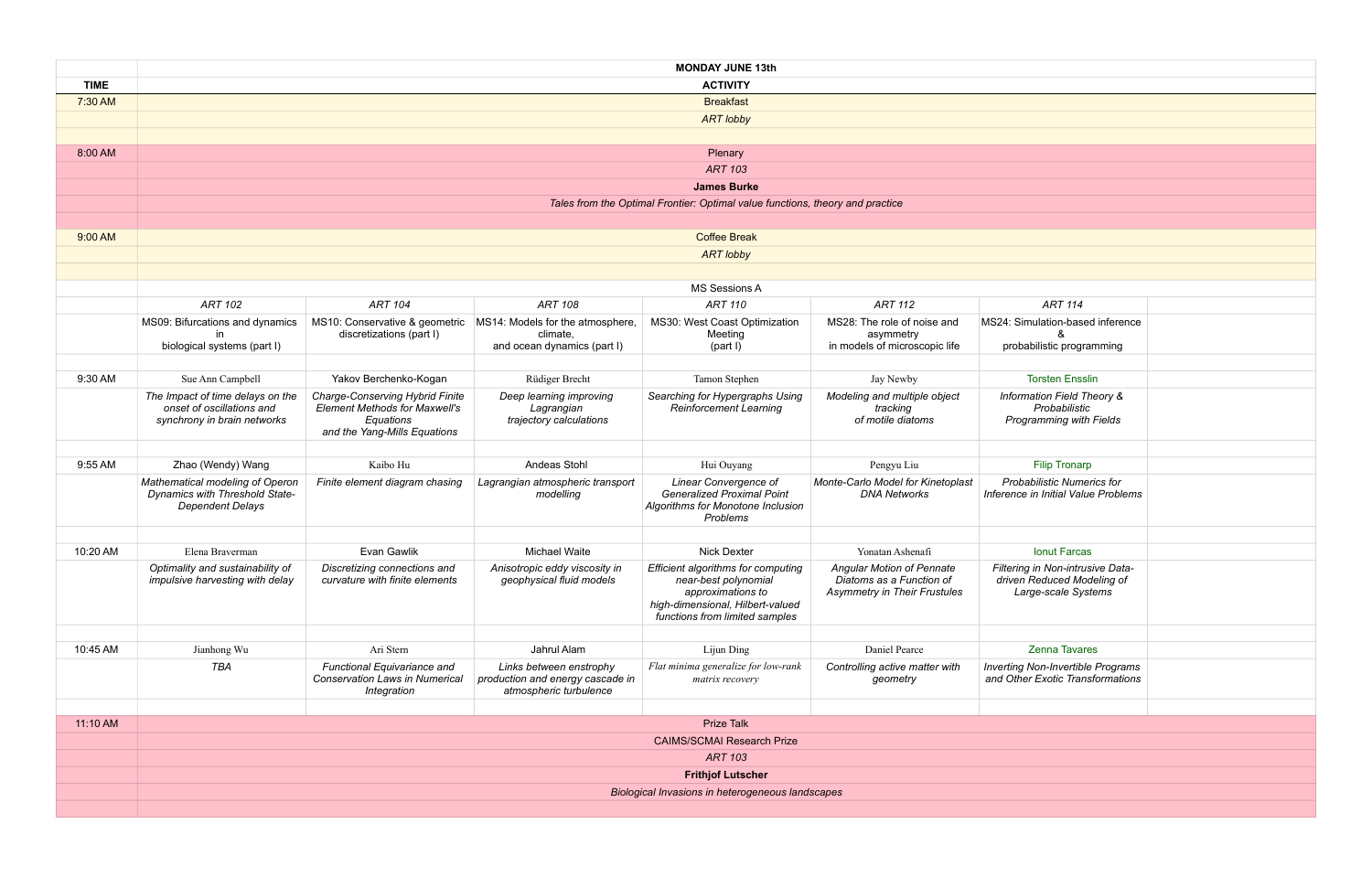| 11:55 AM | Lunch                                                                                                                  |                                                                                              |                                                                                                                                 |                                                                                          |                                                                                                                        |                                                                                                         |                                                                                                                                           |  |  |
|----------|------------------------------------------------------------------------------------------------------------------------|----------------------------------------------------------------------------------------------|---------------------------------------------------------------------------------------------------------------------------------|------------------------------------------------------------------------------------------|------------------------------------------------------------------------------------------------------------------------|---------------------------------------------------------------------------------------------------------|-------------------------------------------------------------------------------------------------------------------------------------------|--|--|
|          | <b>Sun Room</b>                                                                                                        |                                                                                              |                                                                                                                                 |                                                                                          |                                                                                                                        |                                                                                                         |                                                                                                                                           |  |  |
|          |                                                                                                                        |                                                                                              |                                                                                                                                 |                                                                                          |                                                                                                                        |                                                                                                         |                                                                                                                                           |  |  |
| 13:30 PM |                                                                                                                        |                                                                                              |                                                                                                                                 | <b>Prize Talk</b>                                                                        |                                                                                                                        |                                                                                                         |                                                                                                                                           |  |  |
|          |                                                                                                                        |                                                                                              |                                                                                                                                 | <b>ART 103</b>                                                                           |                                                                                                                        |                                                                                                         |                                                                                                                                           |  |  |
|          |                                                                                                                        |                                                                                              |                                                                                                                                 | <b>Raymond Spiteri</b>                                                                   |                                                                                                                        |                                                                                                         |                                                                                                                                           |  |  |
|          |                                                                                                                        |                                                                                              |                                                                                                                                 | Industrial Mathematics in 12 relatively pain-free lessons                                |                                                                                                                        |                                                                                                         |                                                                                                                                           |  |  |
|          |                                                                                                                        |                                                                                              |                                                                                                                                 |                                                                                          |                                                                                                                        |                                                                                                         |                                                                                                                                           |  |  |
|          |                                                                                                                        |                                                                                              |                                                                                                                                 | MS SESSIONS B                                                                            |                                                                                                                        |                                                                                                         |                                                                                                                                           |  |  |
|          | <b>ART 102</b>                                                                                                         | <b>ART 104</b>                                                                               | <b>ART 108</b>                                                                                                                  | <b>ART 110</b>                                                                           | <b>ART 112</b>                                                                                                         | <b>ART 114</b>                                                                                          | <b>ART 103</b>                                                                                                                            |  |  |
|          | MS09: Bifurcations and dynamics<br>in biological systems Part II                                                       | MS10: Conservative & geometric<br>discretizations (part II)                                  | MS14: Models for the atmosphere,<br>climate, and ocean dynamics -<br>Part II                                                    | MS20: Recent advances in<br>nonlinear optimization                                       | MS07: Asymptotic analysis arising<br>in reaction-diffusion systems - part                                              | MS31: Ecological Models                                                                                 | MS25: Spatial Modelling of Virus<br>Infection Patterns in Tissue                                                                          |  |  |
|          |                                                                                                                        |                                                                                              |                                                                                                                                 |                                                                                          |                                                                                                                        |                                                                                                         |                                                                                                                                           |  |  |
| 14:15    | Jacques Bélair                                                                                                         | Andy Wan                                                                                     | Lucy Campbell                                                                                                                   | Gonzalo Muñoz                                                                            | Nabil Fadai                                                                                                            | <b>Bruno Carturan</b>                                                                                   | Fred J. Vermolen                                                                                                                          |  |  |
|          | a Model of Transmission Dynamics of<br>COVID-19 in Long-Term Care<br>Facilities                                        | Discrete Multiplier Method and its<br>applications in many-body<br>problems                  | Vortex Rossby waves and beta gyres<br>in cyclonic vortices                                                                      | On obtaining the convex hull of<br>quadratic inequalities via<br>aggregations            | Semi-infinite travelling waves arising<br>in a general reaction-diffusion Stefan<br>model                              | A model to inform wildflower planting<br>strategies that support pollinators and<br>increase crop yield | Cellular automata modelling for<br>virotherapy against pancreatic<br>cancer                                                               |  |  |
|          |                                                                                                                        |                                                                                              |                                                                                                                                 |                                                                                          |                                                                                                                        |                                                                                                         |                                                                                                                                           |  |  |
| 14:40    | Xingfu Zou                                                                                                             | Nikolas Wojtalewicz                                                                          | David Muraki                                                                                                                    | Marcel Celaya                                                                            | Chunyi Gai                                                                                                             | Jane Shaw MacDonald*                                                                                    | Dominik Wodarz                                                                                                                            |  |  |
|          | A new perspective on infection forces<br>with demonstration by a DDE<br>infectious disease model                       | Conservative Integrators for<br>Piecewise Smooth Systems with<br><b>Transversal Dynamics</b> | A Boussinesq Theory for Cloud-Edge<br><i>Motion</i>                                                                             | Improving the Cook et al. Proximity<br><b>Bound Given Integral Valued</b><br>Constraints | Resource-mediated competition<br>between two plant species with<br>different rates of water intake                     | A numerical approach to moving-<br>habitat models with periodically<br>varying shifting speeds          | Dynamics of virus spread in spatially<br>structured populations                                                                           |  |  |
|          |                                                                                                                        |                                                                                              |                                                                                                                                 |                                                                                          |                                                                                                                        |                                                                                                         |                                                                                                                                           |  |  |
| 15:05    | Guihong Fan                                                                                                            | Melvin Leok                                                                                  | Qiu Yang                                                                                                                        | Luze Xu                                                                                  | David Iron                                                                                                             | Lindi Wahl                                                                                              | Michael Getz                                                                                                                              |  |  |
|          | Delayed model for the transmission<br>and control of COVID-19 $-$ the role<br>of Fangcang shelter hospital in<br>Wuhan | <b>Variational Accelerated</b><br>Optimization on Riemannian<br>Manifolds                    | Impact of Global Warming on U.S.<br>Summertime Mesoscale Convective<br>Systems: A Simple Lagrangian Parcel<br>Model Perspective | Gaining or losing perspective for<br>convex multivariate functions on a<br>simplex       | Localized outbreaks in an SIR model<br>with diffusion                                                                  | Surviving environmental change:<br>extinction risk can increase with<br><i>population size.</i>         | Community-driven development of a<br>SARS-CoV-2 tissue simulator                                                                          |  |  |
|          |                                                                                                                        |                                                                                              |                                                                                                                                 |                                                                                          |                                                                                                                        |                                                                                                         |                                                                                                                                           |  |  |
| 15:30    | Zahra Mohammadi                                                                                                        | Damien Tageddine                                                                             | Samuel Bolduc-St-Aubin                                                                                                          | Joseph Paat                                                                              | <b>Talmon Soares</b>                                                                                                   | Anudeep Surendran                                                                                       | <b>Christian Quirouette</b>                                                                                                               |  |  |
|          | Insights into the mask-wearing<br>measure during the COVID-19<br>pandemic                                              | From Representation Theory to<br>Geometric Discretizations.                                  | <b>TBA</b>                                                                                                                      | A Colorful Steinitz Lemma Applied to<br><b>Block Integer Programs</b>                    | Graphical Methods for Dynamics-<br>Preserving Reductions of Biochemical glioblastoma with immune checkpoint<br>Systems | Combination treatment strategies for<br>blockade and chemotherapy: an<br>agent-based model              | A mathematical model describing<br>the localization and spread of<br>influenza A virus<br>infection within the human<br>respiratory tract |  |  |
| 15:55    |                                                                                                                        |                                                                                              |                                                                                                                                 | Coffee break                                                                             |                                                                                                                        |                                                                                                         |                                                                                                                                           |  |  |
|          |                                                                                                                        |                                                                                              |                                                                                                                                 | <b>ART LOBBY</b>                                                                         |                                                                                                                        |                                                                                                         |                                                                                                                                           |  |  |
|          |                                                                                                                        |                                                                                              |                                                                                                                                 |                                                                                          |                                                                                                                        |                                                                                                         |                                                                                                                                           |  |  |
|          | MS SESSIONS C                                                                                                          |                                                                                              |                                                                                                                                 |                                                                                          |                                                                                                                        |                                                                                                         |                                                                                                                                           |  |  |
|          | <b>ART 102</b><br><b>ART 108</b><br><b>ART 104</b><br><b>ART 110</b><br><b>ART 112</b><br><b>ART 114</b>               |                                                                                              |                                                                                                                                 |                                                                                          |                                                                                                                        |                                                                                                         |                                                                                                                                           |  |  |
|          | MS09: Bifurcations and dynamics<br>in biological systems Part III                                                      | MS18: Recent Advances In<br><b>Mathematical And Computational</b><br>Finance Part I          |                                                                                                                                 | MS30: West Coast Optimization<br>Meeting - Part II                                       | MS21: Recent Advances in<br><b>Numerical Methods for Scientific</b><br>Computing Part I                                | MS16: Multi-scale & immunity<br>modelling - part I                                                      |                                                                                                                                           |  |  |
|          |                                                                                                                        |                                                                                              |                                                                                                                                 |                                                                                          |                                                                                                                        |                                                                                                         |                                                                                                                                           |  |  |
| 16:25    | lan Chambers                                                                                                           | Tony Ware                                                                                    |                                                                                                                                 | Zhenan Fan                                                                               | Justin Wan                                                                                                             | Jason Shoemaker                                                                                         |                                                                                                                                           |  |  |